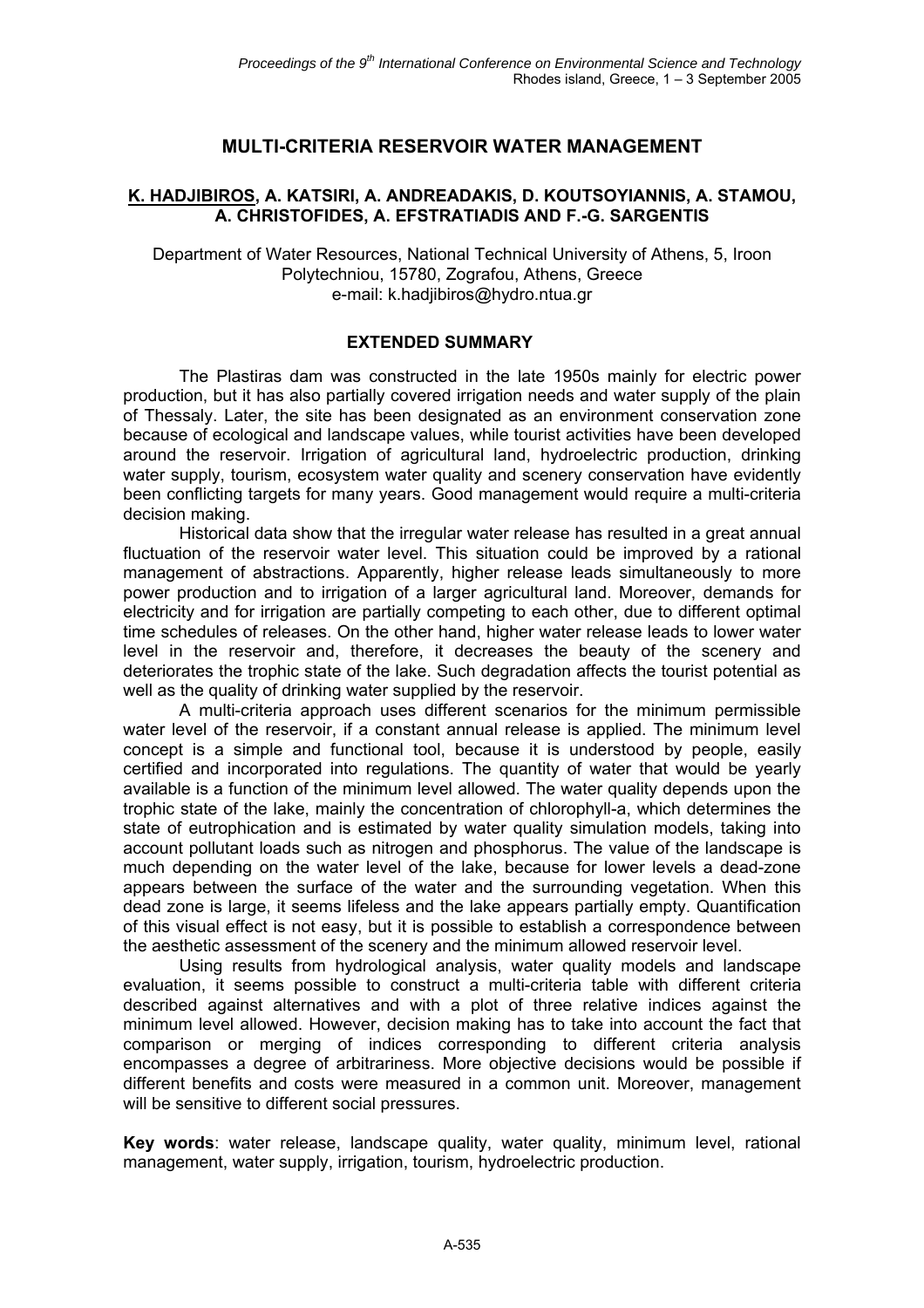#### **INTRODUCTION**

The Plastiras reservoir has been created in late 1950s, with the construction of an arch dam on the river Tavropos, in the mountains of Central Greece. Tavropos is a tributary of river Acheloos, one of the biggest rivers of Greece, flowing from the mountains of North West and Central Greece to the Ionian Sea. The river Tavropos has been diverted to the East and, after a chute of 577 m, the water flows in the Thessaly plain. The main purpose of that project has been hydroelectric energy generation, a secondary purpose being, from the beginning, irrigation for agricultural needs.

During the '80s, irrigation needs have increased, because of intensive agricultural development of Thessaly, following support from European Common Agricultural Policy. Water release from the reservoir has been always controlled by the Public Power Corporation (PPC), but gradually was adapted to agricultural demand, given that the hydroelectric potential and the importance of the reservoir relatively to the energy needs of Greece were decreasing. A small portion of the lake water has been also used for supply of the increasing urban needs of plain settlements. At the same period, the artificial lake and the surrounding landscape was developed into area with environmental interest, both from the ecological and the aesthetic point of view.

During the 1990s, this area has attracted an increasing number of tourists, mainly from Greek cities, both in summer and in winter months. The area has also been included in the Natura 2000 list of European conservation zones and classified as a Site of Outstanding Natural Beauty (FILOTIS 2003). A number of hotels and other tourist infrastructure have been built; activities related to the accommodation and the recreation of visitors have led this poor mountain area to a significant economic development. The socioeconomic evolution is still continuing and the economic importance of different water uses is changing. According to actual tendencies, the economic feed back of water uses for drinking, tourism and environmental conservation is growing, while for agriculture and electricity production is getting down.

The change of economic realities does not automatically lead to change of the water management priorities because delays of social origin play an important role. The PPC but mainly the local agricultural trade unions are resistant to the establishment of a water management that should prioritize other uses. Since the late 1990s, disputes over the reservoir water exploitation have been frequent; very intense in dry years, they were partially forgotten when rainfall or snow have been abundant. The reservoir management, always controlled by the PPC, has been subjected to strong pressures from agricultural lobbies and, as a result, it had little to do with a scientific approach according to hydrological, hydroelectric, environmental, economic or regional development criteria (Research group 2002).

### **METHODOLOGY**

#### *Analysis of conflicts and impacts between water uses*

Different possible uses of the reservoir interact, creating mutual influences (Figure 1). Therefore, the uses and the relative positive and negative impacts form a complex system, which is analyzed in Table 1.

The water abstraction for irrigation causes a significant decrease of the water level and of the lake volume. The value of the landscape is much depending on the water level, because for lower levels a dead-zone appears along the lake shores between the surface of the water and the surrounding vegetation (Sargentis et al 2005a). When this dead zone is large, it seems lifeless and the lake appears partially empty. Thus, a strong impact is created by the irrigation on the aesthetic value of landscape and the related tourist development perspectives, especially during dry summer months when the environment and the related tourist activities are more vulnerable. The water abstraction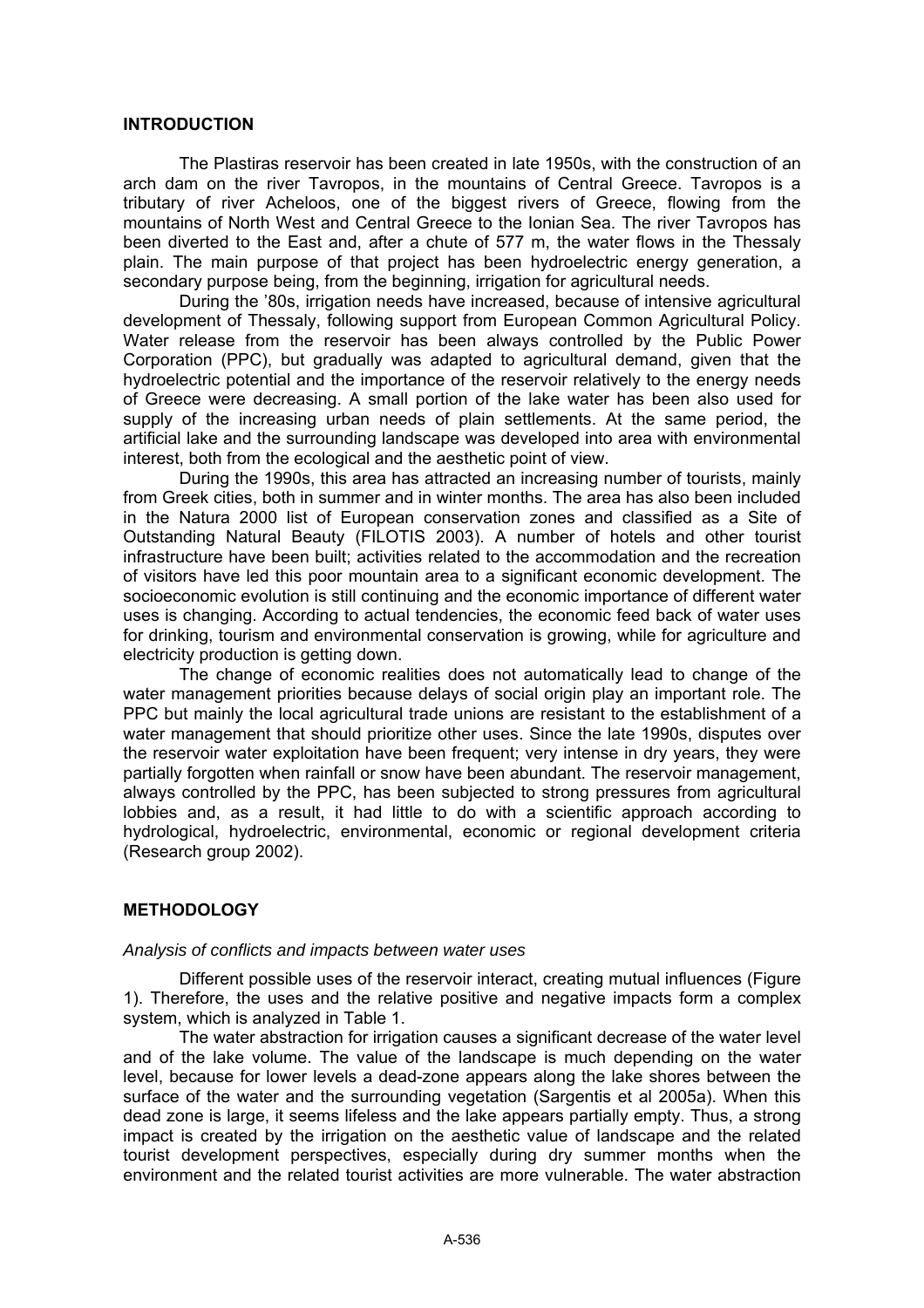for hydroelectric energy production also creates a strong impact on the landscape quality and the tourist development. Even though the irrigation water is the same that produces energy, there is a significant conflict between the two uses; if the water release follows an energy-efficient schedule, then the agricultural water needs are not satisfied at the right time and volume; if the water release is dictated by the irrigation needs, as it has happened since the 1980s, then energy production is reduced to a side-effect of lower economic value.



**Figure 1:** Main interactions between water uses of the Plastiras reservoir

The water quality depends upon the trophic state of the lake, mainly the concentration of chlorophyll-a, which determines the tendency of the lake to pass from oligotrophic to mesotrophic condition; this is estimated by water quality simulation models (Research group 2002, Hadjibiros et al 2002, Andreadakis et al 2003), taking into account certain pollutant loads such as nitrogen and phosphorus. The water abstraction for irrigation or for energy production has a negative impact on the lake water quality and, consequently, may significantly decrease the quality of drinking water. A similar result may be produced by liquid or solid waste disposed in the lake from uncontrolled tourist activities. Such activities will also harm landscape quality as well as sustainable tourist development.

**Table 1:** Negative and positive influences between different uses The meaning of the symbols:  $(-, +)$  indicate negligible impacts,  $(-, +)$  significant impacts and (---, +++) strong impacts, negative or positive respectively.

| Direction of<br>the influence<br>$\rightarrow$ | <b>Energy</b><br>production | <b>Irrigation</b> | <b>Drinking</b><br>water | <b>Sustainable</b><br>tourism | <b>Water</b><br>quality | Landscape<br>quality |
|------------------------------------------------|-----------------------------|-------------------|--------------------------|-------------------------------|-------------------------|----------------------|
| <b>Energy</b><br>production                    | $\S$                        |                   |                          |                               |                         |                      |
| <b>Irrigation</b>                              |                             | $\S$              |                          |                               |                         |                      |
| <b>Drinking</b><br>water                       |                             |                   | $\S$                     |                               |                         |                      |
| <b>Uncontrolled</b><br>tourism                 |                             |                   |                          |                               |                         |                      |
| <b>Water</b><br>quality                        |                             |                   | $+ + +$                  | $\ddot{}$                     | $\S$                    |                      |
| Landscape<br>quality                           |                             |                   |                          | $+ + +$                       |                         | ş                    |

Emphasis put on landscape conservation would constitute a significant limiting factor for high water release, especially when the inflow to the lake is low. Thus, water use for irrigation or energy production would be restricted, if a high water level was maintained; in that case, water and landscape quality would be higher, producing positive impacts on the drinking water quality and on the tourist development respectively.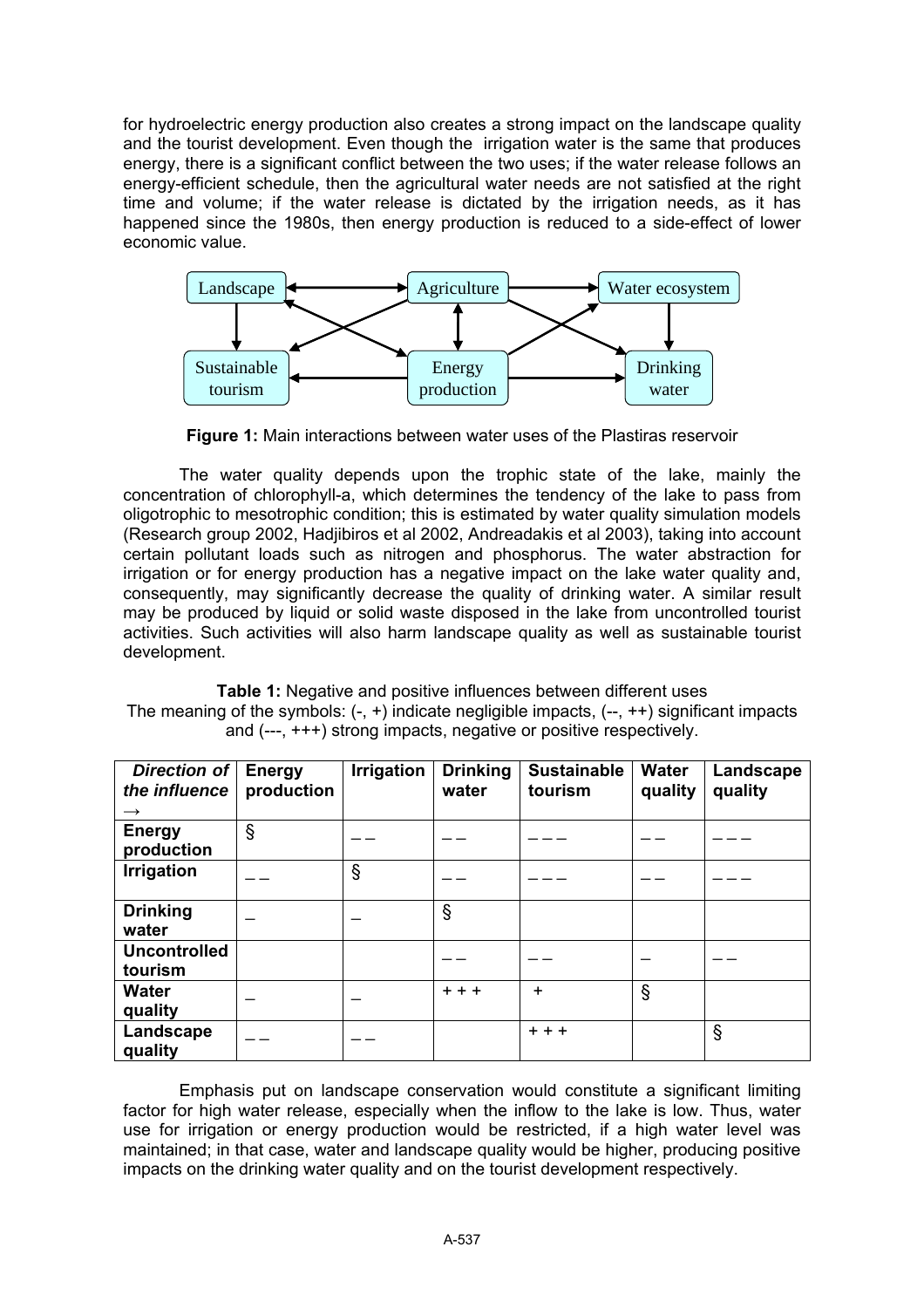#### *Framework of a rational management*

Evidently, the conflicts between different water uses lead to impasses if each part insists to maximize profits produced by the water use it prefers. Mutual compromises are necessary, in order that the whole question is conducted to a rational management optimizing common benefits (Popper 1945). The solution has to be based upon scientific and technological expertise and supported by argumentation on the necessity of saving natural resources and accepting compromises. An important step towards this direction is the implementation of recent legislation, particularly the EU directives 2000/60 on water management and 92/43 on natural habitat conservation. The first one imposes the quality classification of water bodies and the second one establishes the Natura 2000 conservation zones system, which the Plastiras lake is a part of. According to experts (Research group 2002), the instruments for a rational management of the reservoir have to be the following:

- Establishment of a minimum water level allowed
- Constant annual water release (reliability 90%)
- Maintain level rather than release in case of failure (probability 10%)
- Constant monitoring of water level and of water and landscape quality
- Measures for protection or rehabilitation of the riparian landscape pressed by uncontrolled tourist development.

The quantity of water that would be yearly available is a function of the minimum level allowed. The minimum level concept is a simple and functional tool, because it is understood by people, easily certified and incorporated into regulations. The main difficulties for the implementation of a rational management are the social pressures, principally from local short-term rural interests, as well as the uncertainties about the physical or socioeconomic context.

### *Identification of important parameters*

The uses of irrigation and hydroelectric production may be in conflict between them relatively to the timing of water abstractions, but they are both represented by the total annual water release, that constitutes a management parameter. The tourist use and the drinking water supply fit with the landscape and the water quality that both may constitute management parameters. The uncontrolled tourism is a parameter that has only negative impacts, even on the sustainable tourist development and it has to be excluded from a rational management. Therefore, the parameters that operate independently and have to be examined together in order to define the management are three: water release, water quality and landscape quality.

### *Evaluation and quantification of environmental impacts*

The negative environmental impacts due to the absence of a rational reservoir management are manifested on the landscape and on the water quality. Quantification of the landscape quality alteration is difficult, given the subjective nature of aesthetic assessments. The development of suitable tools and the relative impact assessment based on the size of the dead-zone are examined by Sargentis et al (2005b) and by Sargentis et al (2005a) respectively. The evaluation procedure (Research group 2002) establishes a correspondence between some critical values of the lake's level and qualitative landscape assessments (Table 2). The whole approach can be considered:

- Objective to the extend it represents the opinion of a significant number of observers and the impact depends on the size of dead-zone.
- Arbitrary to the extend that the aesthetic assessments are transformed into quantified impacts, having the form of percentages (linear approach).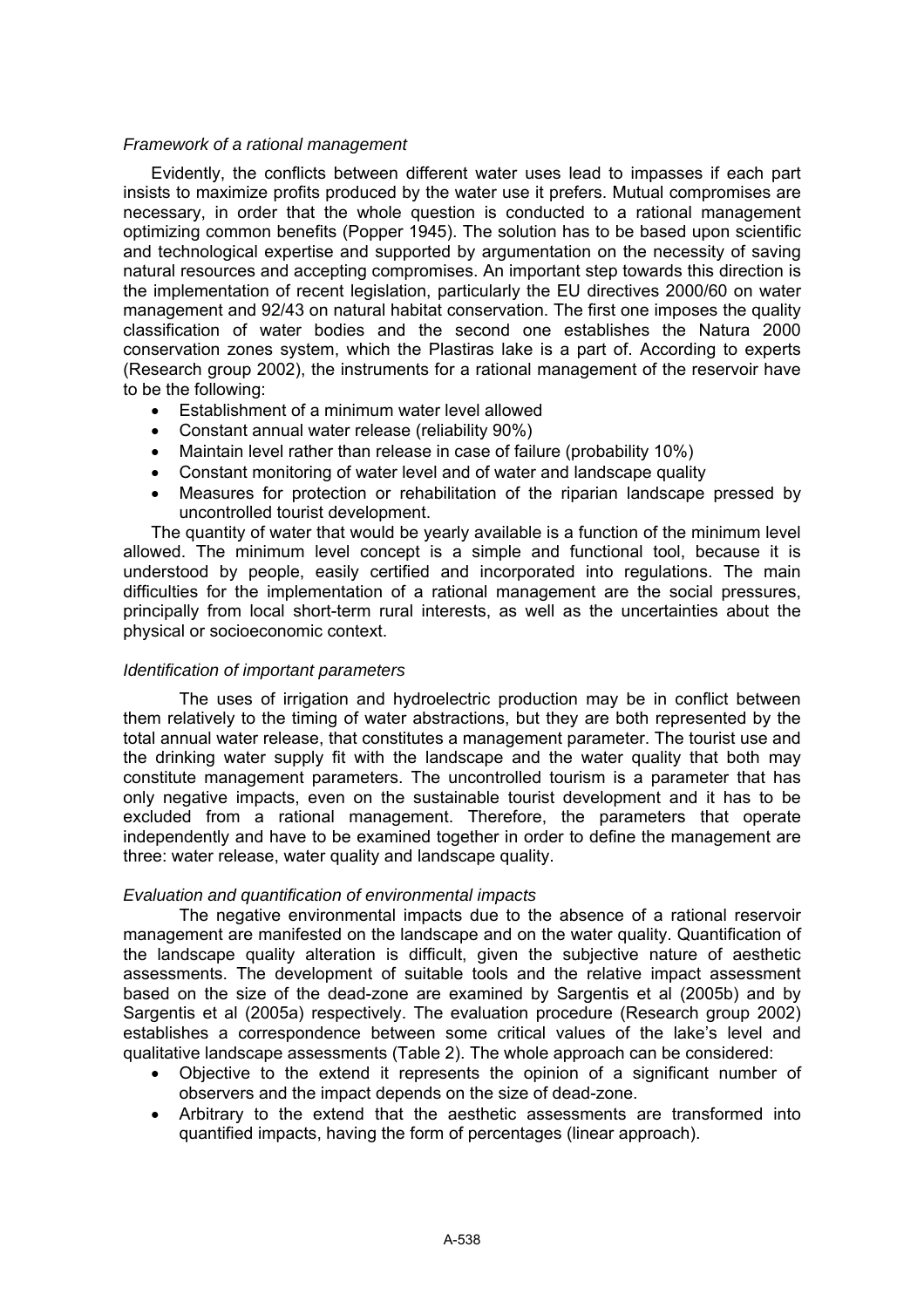| Minimum level allowed | Landscape quality | <b>Water quality</b> |
|-----------------------|-------------------|----------------------|
| 790 m                 | excellent         | (not estimated)      |
| 788 m                 | very good         | (not estimated)      |
| 786 m                 | altered but good  | very good            |
| 784 m                 | acceptable        | qood                 |
| 782 m                 | just tolerated    | acceptable           |
| 780 m                 | not acceptable    | fair                 |

**Table 2.** Correspondence between minimum level allowed and landscape or water quality

Quantification of the water quality alteration is possible, based on the calculation of important parameters like chlorophyll-a and dissolved oxygen. The time fluctuation of chlorophyll-a concentrations for a few values of the reservoir minimum permissible level is calculated with the use of simulation models. Notable differences in the expected maximum annual summer chlorophyll-a concentrations for the alternative management scenarios have been observed (Andreadakis et al 2003). Taking account of the maximum chlorophyll-a concentrations estimated for each level, in combination with the EU classification systems for lake quality, a correspondence between minimum permissible level and environmental impact on water quality is established (Table 2). The whole approach can be considered:

- Objective to the extend that the mathematical models used constitute an effective representation of water quality.
- Arbitrary to the extend that the assumption of a fully mixed state of the lake and the transformation of classification system categories in percentages of impact (linear approach) may be disputed.

### *Evaluation and quantification of impacts on productive activities*

Negative impacts from a management based on a minimum permissible level may be manifested on the agricultural and on the energy production, because of limitation of water releases. Quantification of the impact on agriculture is possible, given that the value of the safe annual release and the corresponding reliability for every minimum permissible level is calculated by hydrological models (Research group 2002). The result is the possibility of water release as a function of the minimum permissible level for a given reliability. This approach can be considered:

- Objective, given that the quantities of water are represented accurately.
- Arbitrary to the extend that the relation of the quantity of water for irrigation to the subsequent increase in value of the agricultural production remains uncertain.

Quantification of the impact on energy production is based on the calculation of the precise quantity and value of electricity produced as a function of the minimum permissible level and the rate of water release. This approach can be considered:

- Objective to the extend that its computational part is precise.
- Arbitrary to the extend that the regime of water release is usually not determined by energy needs but by external factors.

The negative impact on the hydroelectric use is finally not considered; the future management will depend on other priorities, given that the use of the reservoir for energy production is not important any more.

### *Transformation of criteria to indices*

Based on the above impact analysis, the change of each one of the three selected parameters, that is safe release, water quality and landscape quality can be expressed in a scale from 0 to 1. Number 0 corresponds to a very big impact which is not acceptable, while number 1 corresponds to an impact small enough to be acceptable without reservation. The mathematical expression of these three indices is created by linear transformation and linear interpolation of intermediate values in the cases of the safe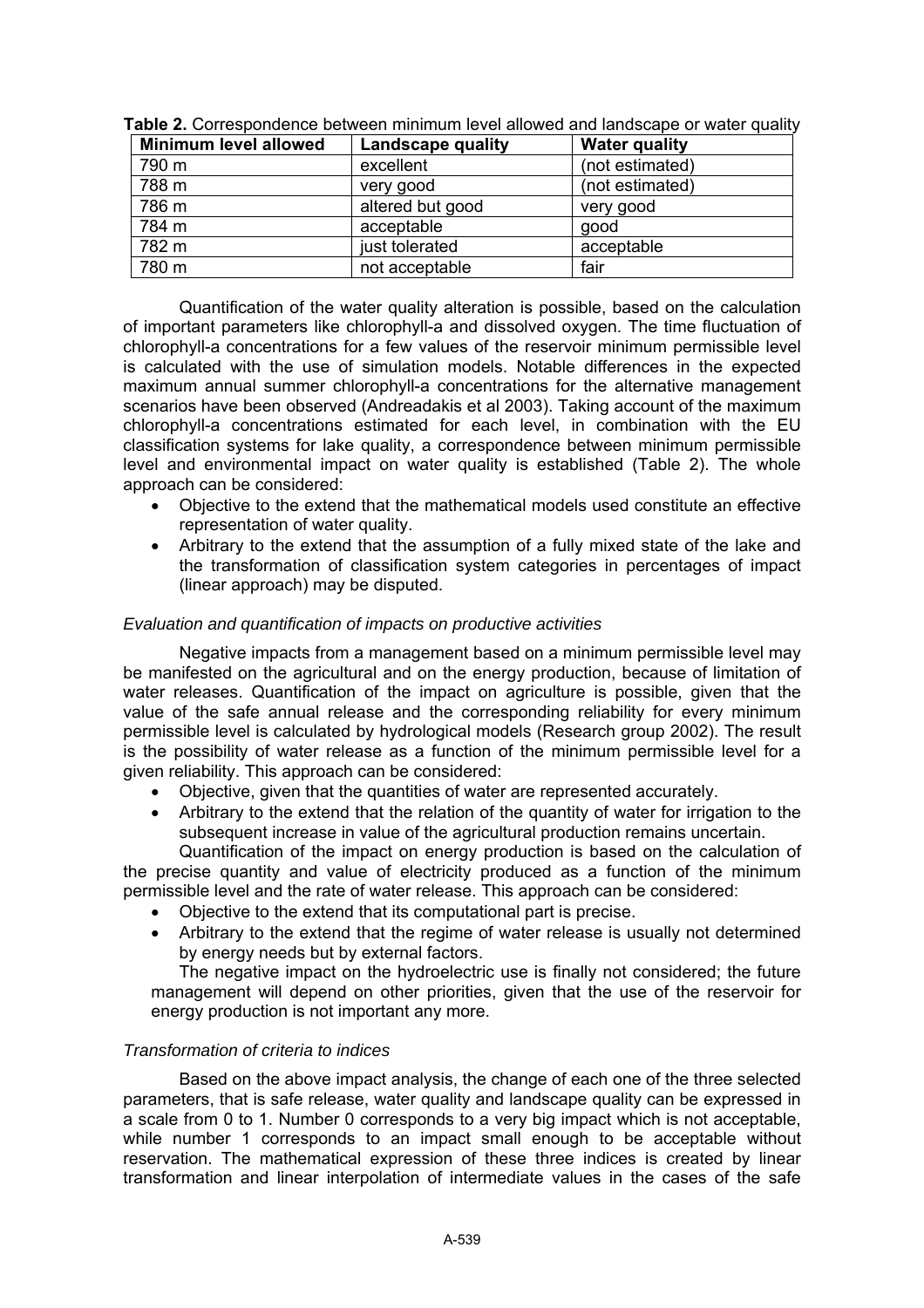release and the water quality. For the quantification of the landscape quality criterion, the transformation has been somewhat more complicated, given that the time distribution of different water levels in relation to the minimum permissible level z had also to be taken into account. The time distribution has been calculated by the reservoir hydrological model, through a stochastic simulation. The values of landscape quality indices have been calculated by the equation (Research group 2002):

 $I(z) = 0.25 \times p_1(z) + 0.50 \times p_2(z) + 0.75 \times p_3(z) + 1.00 \times p_4(z)$ 

where  $p_1$ ,  $p_2$ ,  $p_3$  and  $p_4$  the frequencies of level below +782 m, +784 m, +786 m and +788 m respectively. By definition, the index of landscape quality has been considered equal to 0 when the minimum permissible level is established at +776 m.

#### *Decision tools*

In multi-criteria decision analysis, rational decisions are taken through maximization of some utility function. The selection of the three parameters that will constitute the criteria and of their weighted role in the utility function will indicate an optimal choice of the minimum permissible level. Different combinations have been examined, where the criteria:

• Are considered to be equivalent, putting the weight coefficients equal to 1.

- One of the criteria is superior, putting its weight coefficient equal to 2.
- There is strong superiority of one criterion, putting its weight coefficient equal to 4.

Finally, the utility function is expressed as the weighted sum of the three indices *I*1, *I*2,  $I_3$  with use of the weight coefficients  $W_1$ ,  $W_2$ ,  $W_3$ :

 $F = w_1 l_1 + w_2 l_2 + w_3 l_3$ 

## **RESULTS**

Figure 2 shows the variation of the indices corresponding to the safe release, the water quality and the landscape quality in relation to the minimum level allowed. The range of values for the minimum level allowed has been considered from +776 m (water uptake level) to +790 m (2 m below overflow level).

Multi-criteria analysis (Hipel 1992, Research group 2002) has indicated the minimum permissible level of +785 m to be the choice that maximizes utility function in case where all the three criteria are considered to be equivalent. Greater weight for the release leads to a minimum permissible level of +782 m, while greater weights for the water or the landscape quality lead to a minimum permissible level of 787-788 m. It is also noticed that, in case of three equivalent criteria, utility function remains not far from its maximum value for a range of minimum permissible levels from +782 m to +788 m.

The results of a multi-criteria analysis, given the methodological weaknesses and arbitrariness (Christofides et al 2005), help the delimitation of the problem; they can indicate a solution without determining it. It is clear from Figure 2 as well as from more analytical data (Research group 2002) that the choice of +780 m leads to non acceptable water and landscape quality, while choices of +790 m and +788 m lead to excessively low release with a relatively small environmental benefit. The choice of +782 m leads to a non negligible landscape degradation for a significant part of the year and to a just acceptable water quality, while any violation of management rules will cause heavier environmental degradation; therefore, this choice cannot be accepted, at least for precautionary reasons. The only remaining acceptable choices are within the range 784- 786 m. Thus, following the variation of indices against minimum permissible levels, as shown in Figure 2, the optimal management recommendation has been to establish a desirable minimum permissible level of +786 m and an acceptable minimum permissible level of +784 m.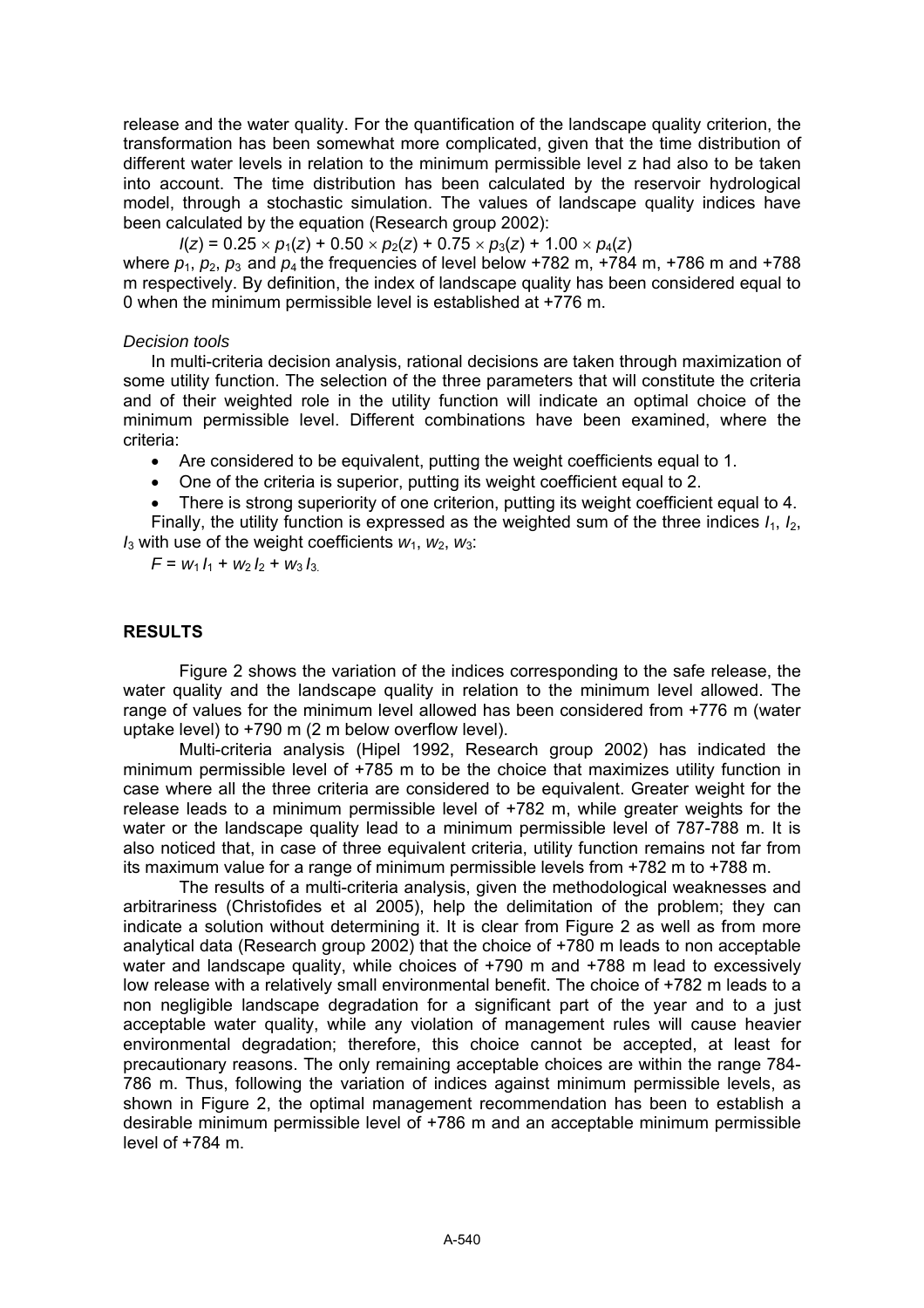

**Figure 2:** Indices of safe release, landscape and water quality against minimum permissible level

All the management instruments mentioned in the methodological part should be considered necessary for a rational management. In cases of competition between hydroelectric use and irrigation, the release program of the latter should be given priority; therefore, the annual water release will be realized in a non uniform way during the year, following mainly agricultural needs. This choice may not be the most efficient from the economic point of view; however it would be useful, because it may smooth protests from farmers and eventual negative social reactions against the proposed management.

### **DISCUSSION AND CONCLUSIONS**

Ecosystems and the environment in general present a systemic behavior and their optimal management is a complex enterprise related to different physical constraints, human interests and values. The example of Plastiras lake indicates that rational management should include:

- Careful analysis of interactions between the system elements and identification of the factors of the social context or other important factors that may influence the system's responses
- Enrichment of the model system with qualitative and quantitative results when they are precise and objective
- Identification of more or less clear arbitrariness that may appear in the estimation of most parameters.

Quantification of parameters and model representation of a complex socioenvironmental system constitute a problem that has to be considered in a realistic way (Levins 1968). The answer to questions on the Plastiras reservoir management cannot be based on illusions (Holling 1978) about expected model precision. It has been shown that most parameter estimations have had objective as well as arbitrary parts. However, the possibilities for stricter mathematical approaches of certain questions, for example the stochastic simulation of reservoir hydrological operation, in combination with simpler quantitative or qualitative approaches, for example the size of the dead-zone, can be utilised to support composite estimations, like the impact on landscape quality. Real limitations of some quantitative assessments have also been manifested; in fact, the calculations of water abstractions present a good precision, but one ultimate aim of management proposal is to support agricultural income related to irrigation, which cannot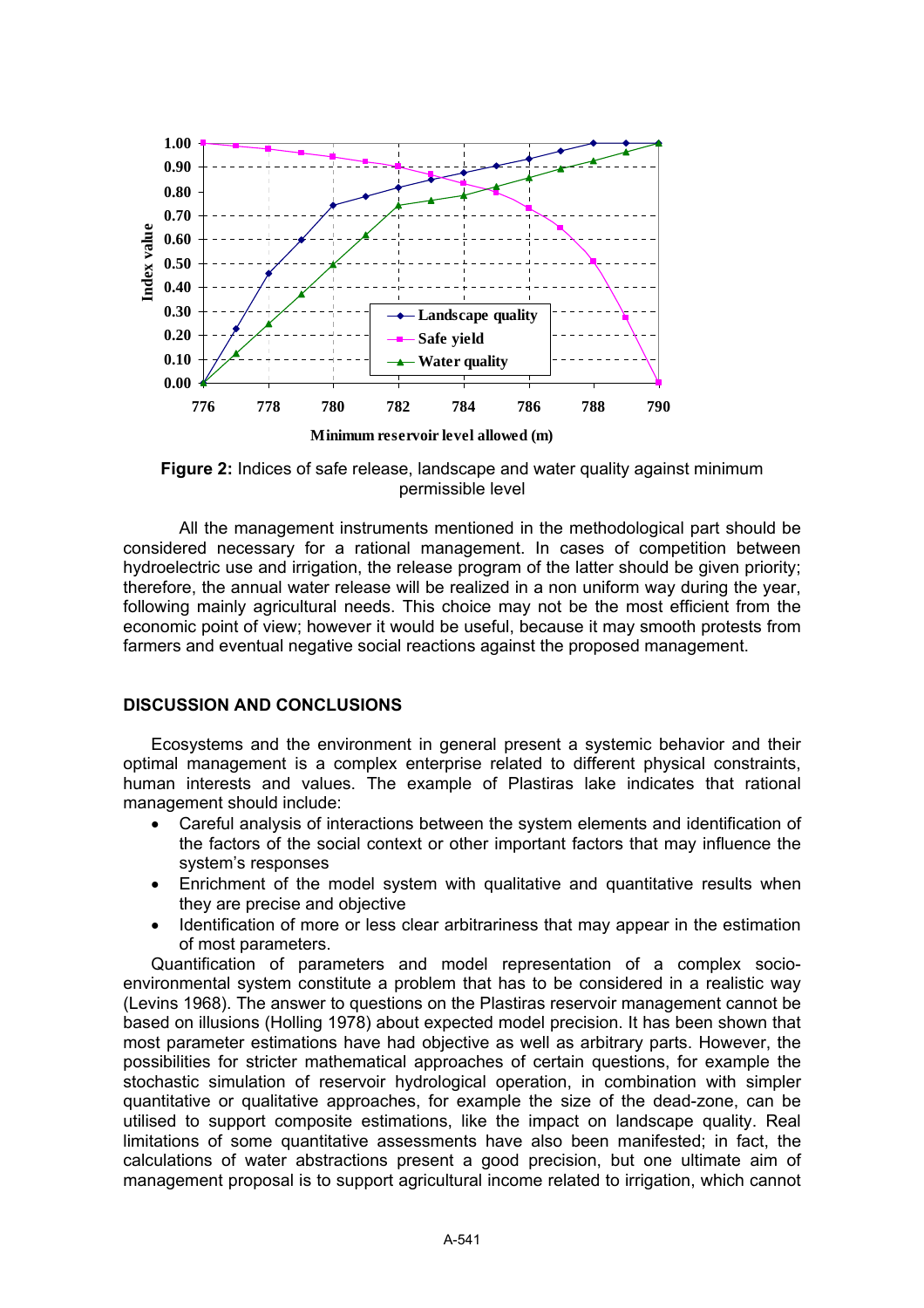be calculated accurately. Similarly, estimations of impact on landscape present some uncertainty; but estimation of the corresponding loss of tourist income is even more uncertain. In conclusion, it seems important to optimize realism either of quantitative or of qualitative estimations and to introduce them objectively in the management proposal, taking account of key factors of the whole physical, social and legal framework.

The proposed management solution is subjected to comments from different directions. First of all, given that the range of possible values for the lake level extends from +776 m to +792 m, it seems that the whole approach of criteria quantification and multi-criteria analysis has ended in proposing a minimum permissible level that is just the average of all possible values (+784 m).

Another question is about the reliability of the scheme based on the three selected parameters; it must be accepted that each one of the three criteria has its own importance, although it is related to different human values (Tress et al 2001). If the impact on water quality is underestimated (Christofides et al 2005), the case is simplified in a trade-off between water yield and aesthetics; a false picture is then created, where the agricultural productivity is put on one side and the "non quantifiable beauty" on the other, thus altering the nature of a complex problem.

A different way to establish the requested utility function would be to use a costbenefit analysis, translating all criteria into monetary values. This is possible for hydroelectric use or even for drinking water supply, but more difficult for other uses. Environmental values are not easy to measure in monetary units (Bush 2003). Different methods, like "willingness to pay" or "hedonic price" have been discussed in the literature, but also criticized (Wenstop and Seip 2001, Christofides et al 2005). On the other hand, real monetary value of actual subsidized agricultural production is doubtful, while economic value of increasing tourist activities is probably significant but not easy to estimate and the question of tourist sustainability remains open.

Rationality of a management proposal, even based on sound scientific approach, does not ensure its success. Efficient implementation is mainly depending on actual equilibrium between opposite forces. However, appropriate scientific arguments can accelerate social processes; the development of local long-term material interests together with the consideration of cultural and legal aspects should gradually reveal the necessity of a more sustainable water management of Plastiras reservoir.

**Acknowledgements**: The project "Investigation of possibilities for management and protection of quality of the Plastiras Lake" has been supported by the NTUA and the Prefecture and Municipality of Karditsa.

#### **REFERENCES**

- 1. Andreadakis, A. C. Noutsopoulos and E. Gavalaki (2003). Assessment of the water quality of Lake Plastiras through mathematical modelling for alternative management scenarios, *Proc. 8th International Conference on Environmental Science and Technology*, vol. A, 17- 24, Lemnos, Greece.
- 2. Bush, M.B. (2003). *Ecology of a Changing Planet*, 3rd edition, Prentice Hall.
- 3. Christofides, A., A. Efstratiades, G.-F. Sargentis, D. Koutsoyiannis and K. Hadjibiros (2005). Resolving conflicting objectives in the management of the Plastiras Lake: Can we quantify beauty?. *Hydrology and Earth System Sciences* (submitted for publication).
- 4. FILOTIS (2003). A database for the natural environment of Greece, www.itia.ntua.gr/filotis/
- 5. Hadjibiros, K., D. Koutsoyiannis, A. Katsiri, A. Stamou, A. Andreadakis, G-F. Sargentis, A. Christofides, A. Efstratiadis and A. Valassopoulos (2002). Management of water quality of the Plastiras reservoir, *4th International Conference on reservoir limnology and water quality*, Ceske Budejovice, Czech Republic.
- 6. Hipel, K.W. (1992). Multiple objective decision making in water resources, *Water Resources Bulletin*, 28, 3-12.
- 7. Holling, C.S. (1978). *Adaptive Environmental Assessment and Management*, Wiley.